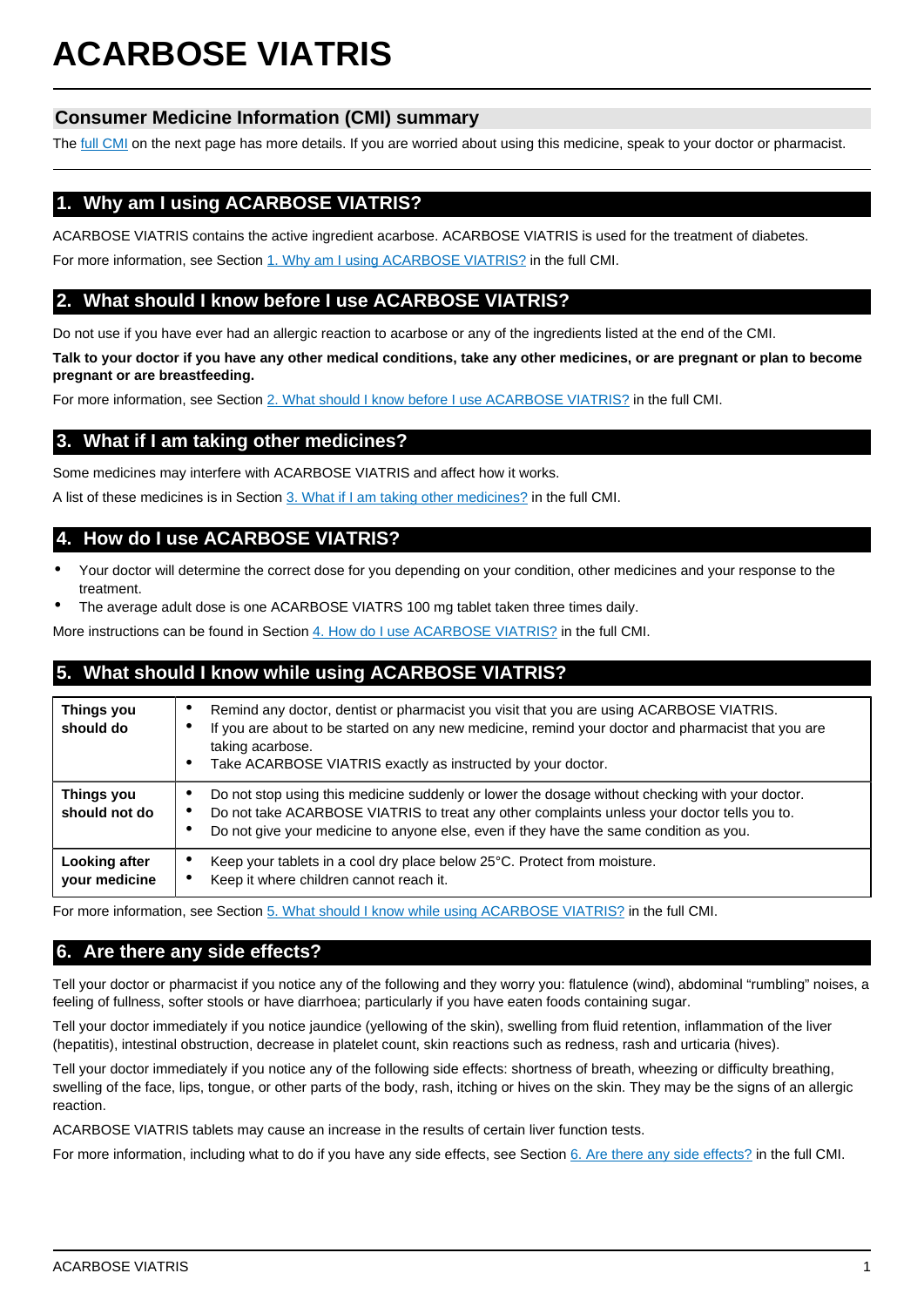# <span id="page-1-0"></span>**ACARBOSE VIATRIS**

**Active ingredient:** acarbose

## **Consumer Medicine Information (CMI)**

This leaflet provides important information about using ACARBOSE VIATRIS. **You should also speak to your doctor or pharmacist if you would like further information or if you have any concerns or questions about using ACARBOSE VIATRIS.**

#### **Where to find information in this leaflet:**

- [1. Why am I using ACARBOSE VIATRIS?](#page-1-1)
- [2. What should I know before I use ACARBOSE VIATRIS?](#page-1-2)
- [3. What if I am taking other medicines?](#page-1-3)
- [4. How do I use ACARBOSE VIATRIS?](#page-1-4)
- [5. What should I know while using ACARBOSE VIATRIS?](#page-2-0)
- [6. Are there any side effects?](#page-2-1)
- [7. Product details](#page-3-0)

## <span id="page-1-1"></span>**1. Why am I using ACARBOSE VIATRIS?**

#### **ACARBOSE VIATRIS contains the active ingredient acarbose.**

**ACARBOSE VIATRIS is used for the treatment of diabetes.** Acarbose helps to control your blood sugar levels in conjunction with diet, exercise, weight loss and other measures by slowing down the digestion of carbohydrates (complex sugars) from your diet. This reduces the abnormally high blood sugar levels that occur after each meal.

## <span id="page-1-2"></span>**2. What should I know before I use ACARBOSE VIATRIS?**

#### **Warnings**

#### **Do not use ACARBOSE VIATRIS if:**

- you are allergic to acarbose, or any of the ingredients listed at the end of this leaflet.
- Some of the symptoms of an allergic reaction may include shortness of breath, wheezing or difficulty breathing, swelling of the face, lips, tongue or other parts of the body, rash, itching or hives on the skin.
- Always check the ingredients to make sure you can use this medicine.
- you have a severe kidney disorder (creatinine clearance <25 mL/min).
- you suffer from intestinal obstruction, inflammation or ulceration of the bowel, e.g. ulcerative colitis or Crohn's disease.
- you have a hernia or have had previous abdominal surgery. If so, consult your doctor first.
- Do not give this medicine to a child under the age of 18 years.
- Do not take this medicine if the packaging is torn or shows signs of tampering.

#### **Check with your doctor if you:**

- have allergies to any other medicines, foods, preservatives or dyes.
- take any medicines for any other condition.

During treatment, you may be at risk of developing certain side effects. It is important you understand these risks and how to monitor for them. See additional information under Section [6. Are there any side effects](#page-2-1)?

#### **Pregnancy and breastfeeding**

Check with your doctor if you are pregnant or intend to become pregnant.

Like most medicines of this kind, acarbose is not recommended to be used during pregnancy. Your doctor will discuss the risks and benefits of using it if you are pregnant.

Talk to your doctor if you are breastfeeding or intend to breastfeed.

It is not known whether acarbose passes into breast milk.

### <span id="page-1-3"></span>**3. What if I am taking other medicines?**

Tell your doctor or pharmacist if you are taking any other medicines, including any medicines, vitamins or supplements that you buy without a prescription from your pharmacy, supermarket or health food shop.

#### **Some medicines may interfere with ACARBOSE VIATRIS and affect how it works.**

- Neomycin (Neosulf™)
- Colestyramine (Questran Lite™)
- Intestinal adsorbents (e.g. charcoal)
- Digestive enzyme preparations (Cotazym-S Forte™, Creon™, Pancrease™, Viokase™)
- Digoxin

(™ indicates trademark of the original manufacturer/ supplier)

These medicines may be affected by ACARBOSE VIATRIS or may affect how well it works. You may need different amounts of your medicines, or you may need to take different medicines.

You should avoid taking cane sugar (sucrose) and products containing sugar. They may cause stomach discomfort or even diarrhoea if taken while you are on ACARBOSE VIATRIS tablets.

If you are taking other medicines containing sulfonylureas or metformin or tend to have low blood sugar levels, tell your doctor before using ACARBOSE VIATRIS.

**Check with your doctor or pharmacist if you are not sure about what medicines, vitamins or supplements you are taking and if these affect ACARBOSE VIATRIS.**

## <span id="page-1-4"></span>**4. How do I use ACARBOSE VIATRIS?**

**How much to take**

- To gain the maximum benefit from ACARBOSE VIATRIS it is important that you follow the prescribed diet as well as taking the exact dose prescribed by your doctor. This will help control your blood sugar levels and reduce side effects experienced.
- At the start of treatment, your doctor may prescribe a low dose of ACARBOSE VIATRIS.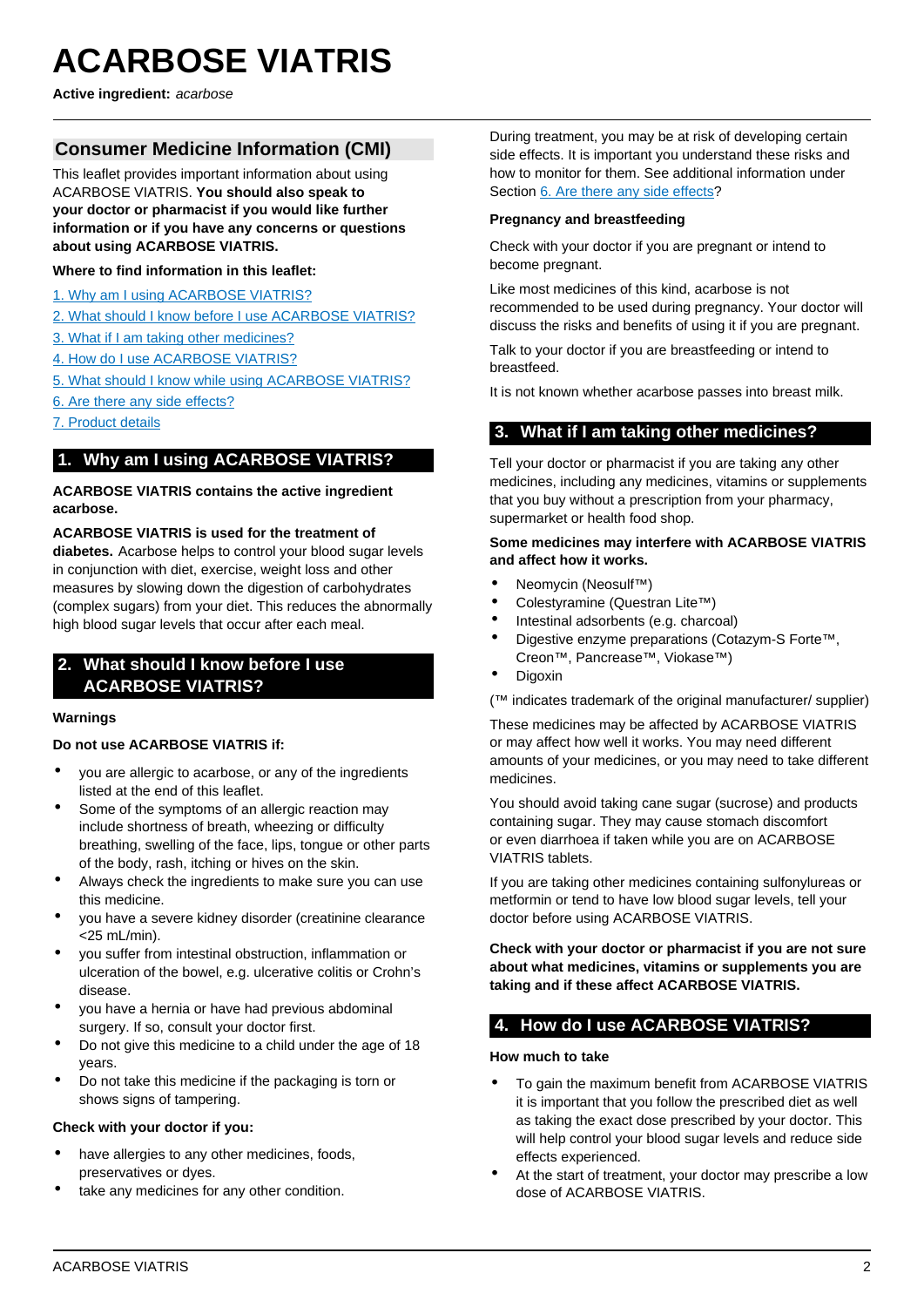- Your doctor will determine the correct dose for you depending on your condition, other medicines and your response to the treatment.
- The average adult dose is one ACARBOSE VIATRIS 100 mg tablet taken three times daily.
- Follow the instructions provided and use ACARBOSE VIATRIS until your doctor tells you to stop.

#### **When to take ACARBOSE VIATRIS**

- ACARBOSE VIATRIS should be used at about the same time each day with breakfast, lunch and dinner.
- Taking it at the same time each day will have the best effect. It will also help you remember when to take it.
- When you first start your treatment, your doctor may recommend that you take your tablets once or twice a day, before increasing your dose to three times a day.

#### **How to take ACARBOSE VIATRIS**

- Swallow the tablets whole with a little liquid immediately before the meal.
- If you prefer not to swallow the tablets then chew the tablets with the first few mouthfuls of food.

#### **How long to take ACARBOSE VIATRIS**

- Do not stop taking the tablets unless you are told to do so by your doctor.
- This medicine helps to control your condition, but does not cure it. It is important to keep taking your medicine even if you feel well.
- When treatment with ACARBOSE VIATRIS is to be stopped, your doctor may need to alter the dose of other medication(s) accordingly and monitor your condition.

#### **If you forget to use ACARBOSE VIATRIS**

ACARBOSE VIATRIS should be used regularly about at the same time each day.

If you miss your dose at the usual time, do not take the tablets between meals. Wait until it is time for you to take your next dose and take ACARBOSE VIATRIS with your meal and continue as before.

#### **Do not take a double dose to make up for the dose you missed.**

#### **If you use too much ACARBOSE VIATRIS**

If you think that you have used too much ACARBOSE VIATRIS, avoid foods or drinks containing carbohydrates.

When ACARBOSE VIATRIS is taken with drinks and/or meals containing carbohydrates, overdosage can lead to diarrhoea and other intestinal symptoms such as flatulence (wind) and abdominal cramps.

#### **You should immediately:**

- phone the Poisons Information Centre (Australia telephone 13 11 26) for advice, or
- contact your doctor, or
- go to the Emergency Department at your nearest hospital.

#### **You should do this even if there are no signs of discomfort or poisoning.**

<span id="page-2-0"></span>You may need urgent medical attention.

# **5. What should I know while using ACARBOSE VIATRIS?**

#### **Things you should do**

**If you are about to be started on any new medicine, remind your doctor and pharmacist that you are taking acarbose.**

**Take ACARBOSE VIATRIS exactly as instructed by your doctor. If you do not follow your doctor's instructions, your blood sugar level may not be controlled.**

Remind any doctor, dentist or pharmacist you visit that you are using ACARBOSE VIATRIS.

#### **Things you should not do**

- Do not stop using this medicine suddenly or lower the dosage without checking with your doctor.
- If you stop taking it suddenly, your condition may worsen or you may have unwanted side effects.
- Do not take ACARBOSE VIATRIS to treat any other complaints unless your doctor tells you to.
- Do not give your medicine to anyone else, even if they have the same condition as you.

#### **What to be careful of**

Treating hypoglycaemia ("hypos" or low blood sugar):

As a diabetic, you may also be receiving other medicines for your diabetes. If ACARBOSE VIATRIS is prescribed for you in addition to sulfonylureas, metformin or insulin to control your diabetes, your doctor may need to adjust the dosages of these drugs to avoid the occurrence of "hypos" (low blood sugar levels).

When taking ACARBOSE VIATRIS together with these drugs, do not treat a "hypo" with ordinary sugar (sucrose). It will not work fast enough. Instead, you should take some GLUCOSE (also known as dextrose) tablets, honey, syrup or sweets which should be available from your local chemist.

#### **Looking after your medicine**

Keep your tablets in the pack until it is time to take them. If you take the tablets out of the pack, they may not keep well.

Follow the instructions in the carton on how to take care of your medicine properly.

Store it in a cool dry place where the temperature stays below 25°C away from moisture, heat or sunlight; for example, do not store it:

- in the bathroom or near a sink, or
- in the car or on window sills.

#### **Keep it where young children cannot reach it. A locked cupboard at least one-and-a half metres above the ground is a good place to store medicines.**

#### **Getting rid of any unwanted medicine**

If you no longer need to use this medicine or it is out of date, take it to any pharmacy for safe disposal.

<span id="page-2-1"></span>Do not use this medicine after the expiry date.